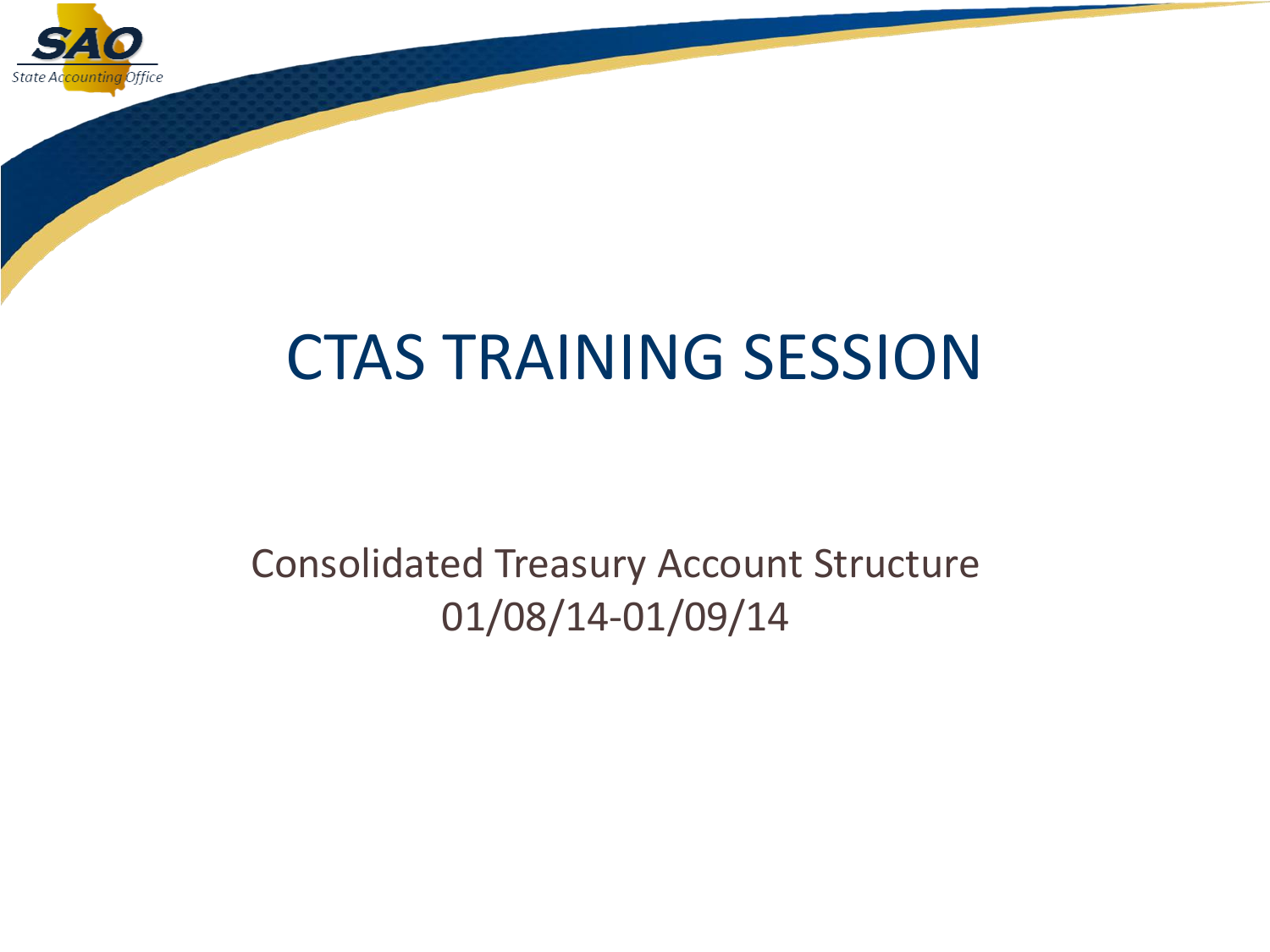# Housekeeping Items

- Please Turn Phones To Vibrate
- 2 Days Scheduled

– January 8, 2014 – January 9, 2014

• Interactive Training

– Ask Questions As We Go!

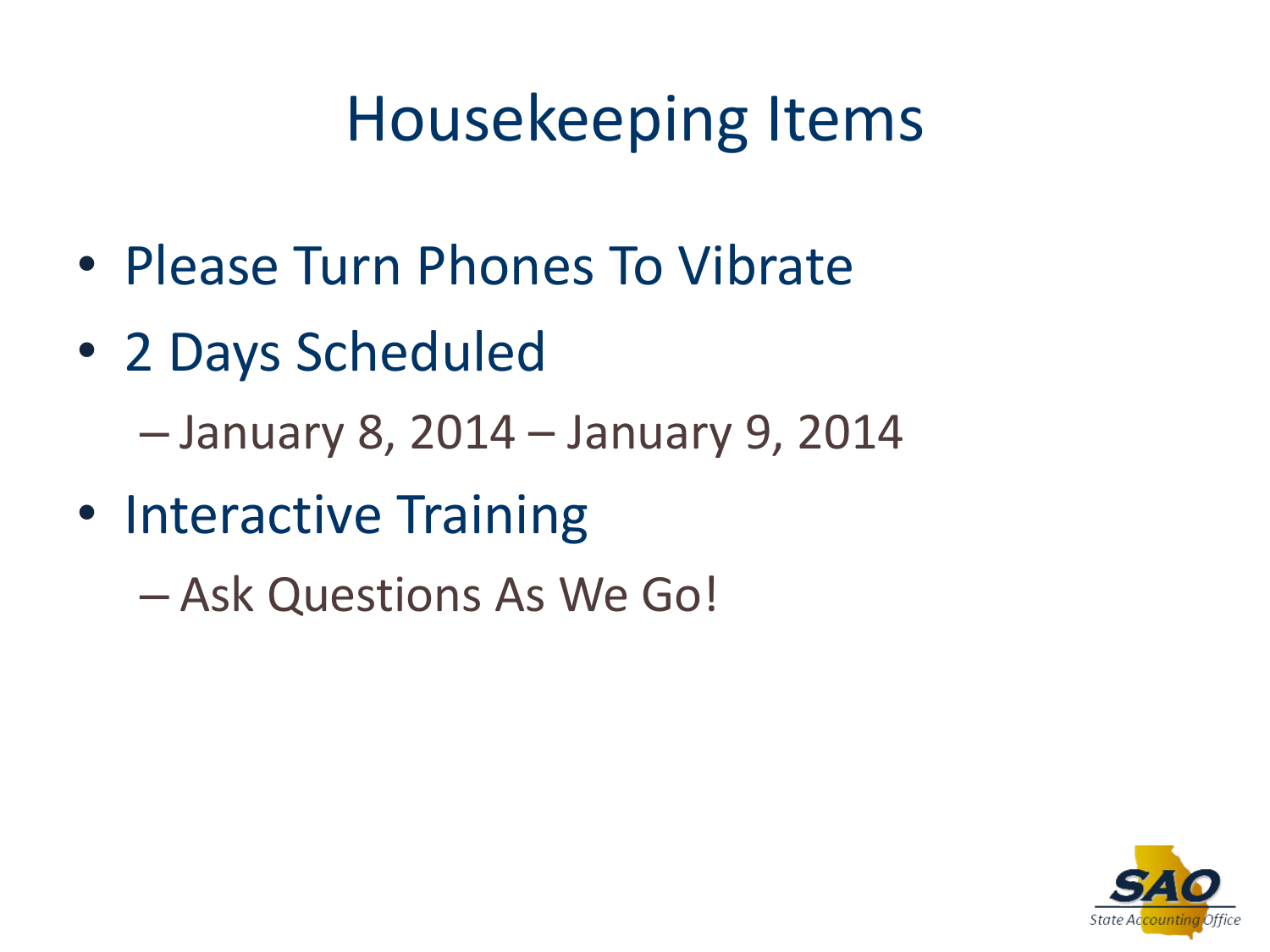# Agenda

- CTAS Bank Structure
- Business Process Changes/Responsibility Changes
	- Pay Cycle
	- Payment Cancellation
	- State Allotment Process
	- ARIS
	- Cash Management
	- Escheatment Process
- Banking Administration
- Agency Cut-Over List
- Important Information and Reminders
- **Next Steps**

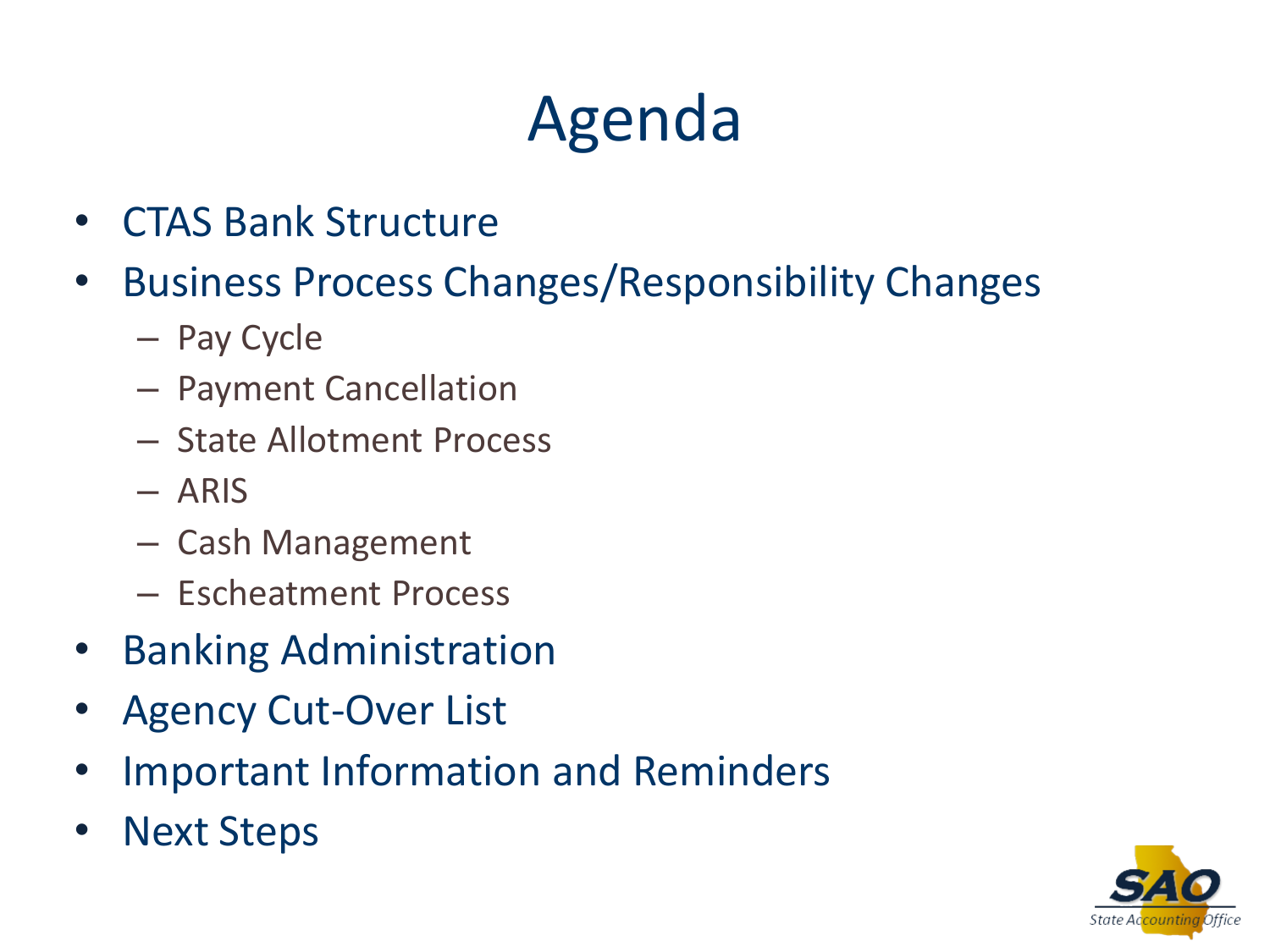#### CTAS Bank Structure



- CD-ROM
- **ACH Fraud Control**
- **ACH Origination** ٠

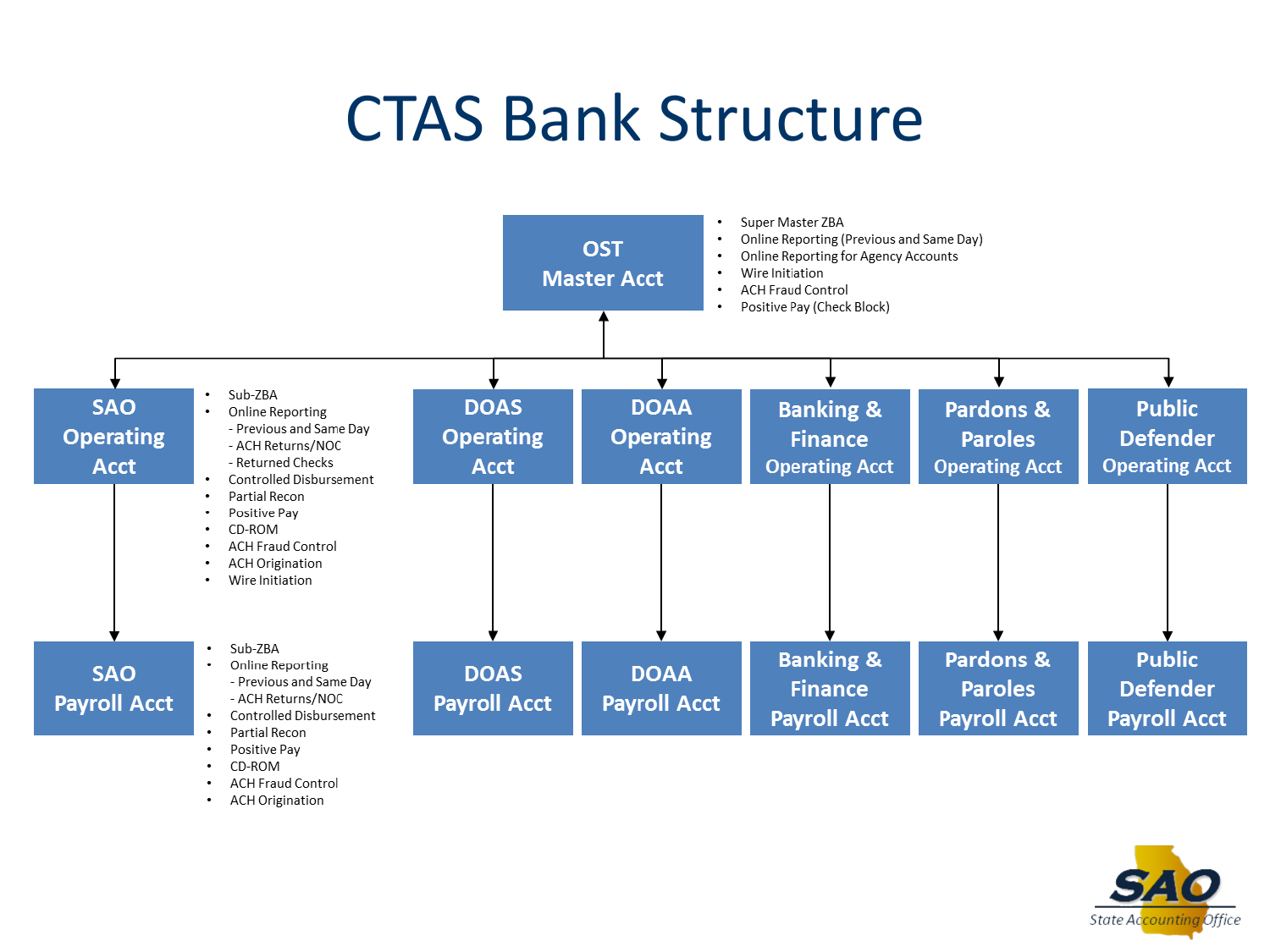# Pay Cycle Process

- Pay Cycle Established Daily
	- Includes Checks and ACH Payments
	- Each Agency Responsible For Setting Up Own Pay Cycle

#### • TeamWorks Process

- Navigation: Accounts Payable > Payments > Pay Cycle Processing > Payment Selection Criteria
	- Type In Pay Cycle Name (B014XX) and Click Search
	- "Pay From" Date Defaults To 01/01/1900
	- Agency Adjusts:
		- Pay Through Date (Current Date)
		- Payment Date (Next Business Day)
		- Next Pay Through Date (Next Business Day)
		- Next Payment Date (2 Business Days From Current Date)
	- Click "Save"
- Future Dated Pay Cycles Should Not Be Scheduled
	- Adjust Scheduled Due Dates On The Appropriate Voucher, If Necessary

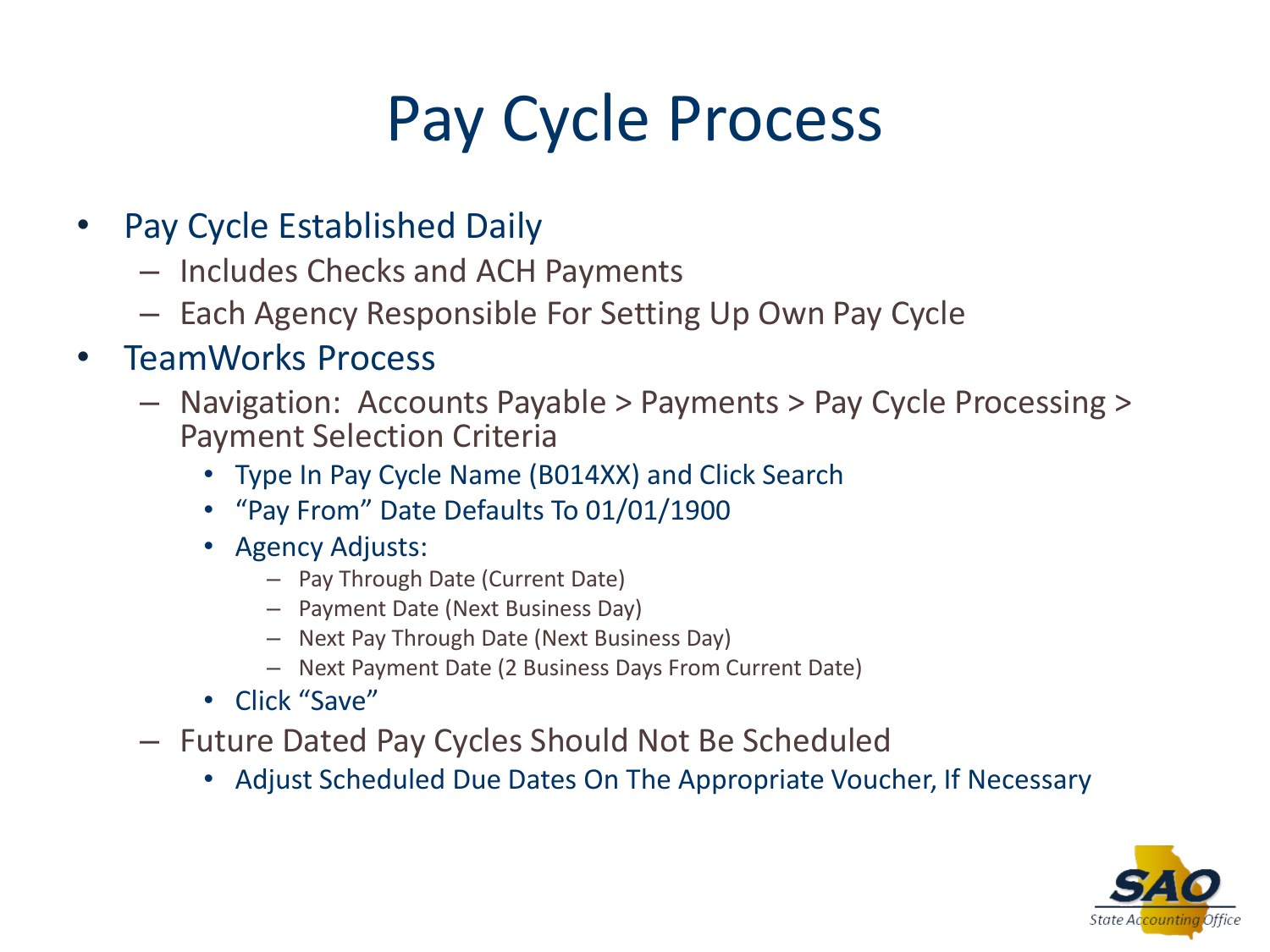## Payment Cancellation Process

- Payment Cancellation Should Be Used When:
	- Agency Has Uncashed System Check In Hand
	- Agency Has Written Request/Notification That A System Check Has Been Lost, Stolen, Destroyed, Etc.
		- Confirm System Check As Uncashed In Banking System
		- Initiate Stop Payment In Banking System (Prior To Payment Cancellation)
	- Agency Has Written Request/Notification That An ACH Was Not Received
		- Research ACH Status
		- Initiate ACH Reversal In Banking System (Prior To Payment Cancellation)
		- Confirm ACH Funds Returned To Agency (Prior To Payment Cancellation)
	- Agency Determines That A Wire Transfer (WIR) Was Posted **Incorrectly**

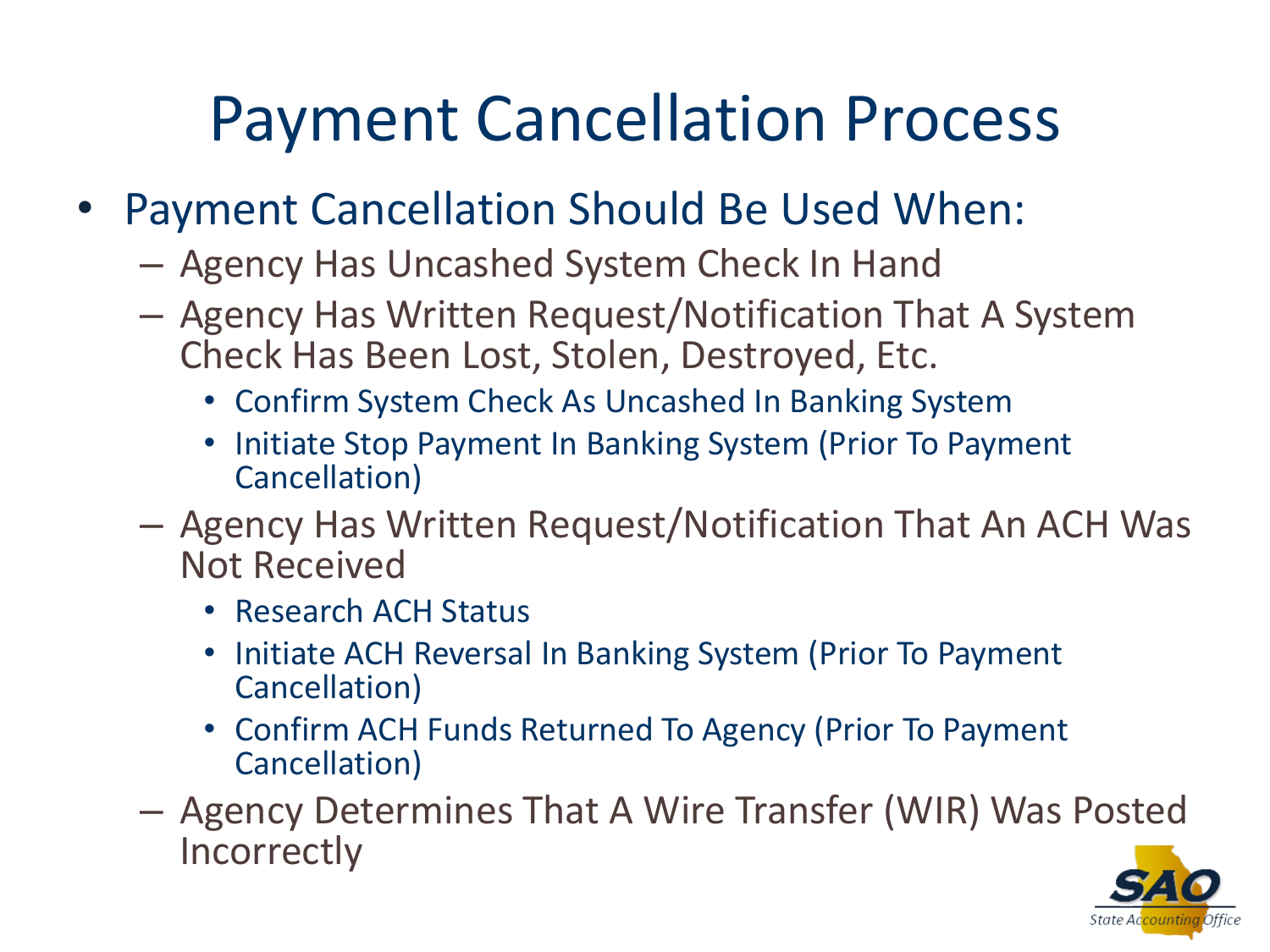# Payment Cancellation – System Check

#### • TeamWorks Process:

- Navigation: Accounts Payable > Payments > Cancel/Void Payments> Payment Cancellation
	- Bank SetId: = Agency Business Unit (40700)
	- Bank Code: Begins With 3300
	- Bank Account: Begins With 1000
	- Payment Reference: Begins With 0000010XXX (This Is The Actual System Check Number)
	- Payment Method: = System Check (Select From Dropdown Box)
	- Click "Search"
	- Date Cancelled: Use Current Date
	- Payment Status: Void
	- Cancel Action 3 Options
		- Re-Open Voucher(s)/Re-Issue
		- Re-Open Voucher(s)/Put On Hold (Select Hold Reason From Dropdown Box)
		- Do Not Reissue/Close Liability
	- Description
		- Provide Reason For Cancellation
	- Click "Save"

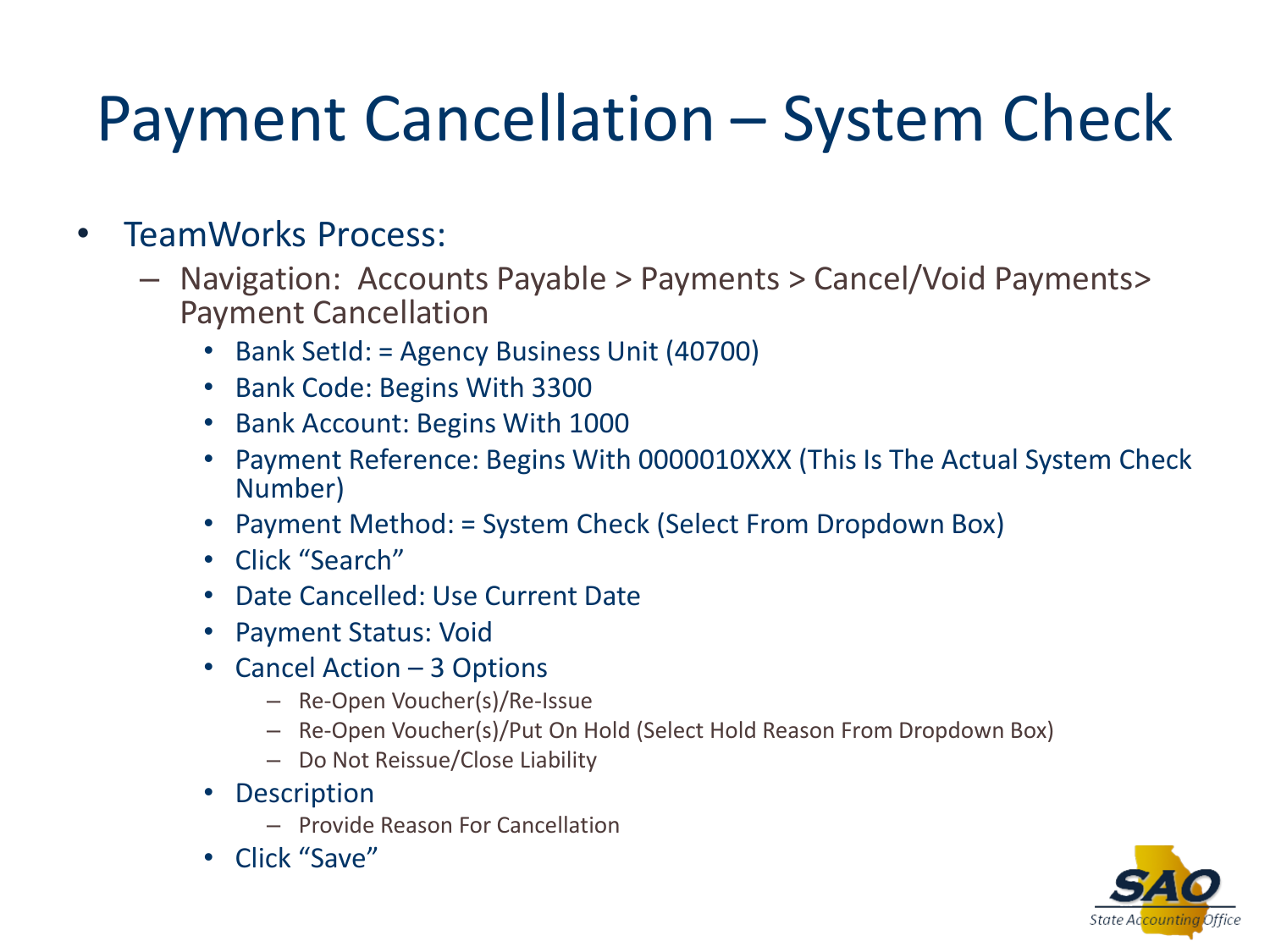# Payment Cancellation – ACH

#### • TeamWorks Process:

- Navigation: Accounts Payable > Payments > Cancel/Void Payments> Payment Cancellation
	- Bank SetId: = Agency Business Unit (40700)
	- Bank Code: Begins With 3300
	- Bank Account: Begins With 1000
	- Payment Reference: Begins With 00000XXXXX (This Is The Actual ACH Number)
	- Payment Method: = Automated Clearing House (Select From Dropdown Box)
	- Click "Search"
	- Date Cancelled: Use Current Date
	- Payment Status: Stopped
	- Cancel Action 3 Options
		- Re-Open Voucher(s)/Re-Issue
		- Re-Open Voucher(s)/Put On Hold (Select Hold Reason From Dropdown Box)
		- Do Not Reissue/Close Liability
	- Description
		- Provide Reason For Cancellation
	- Click "Save"

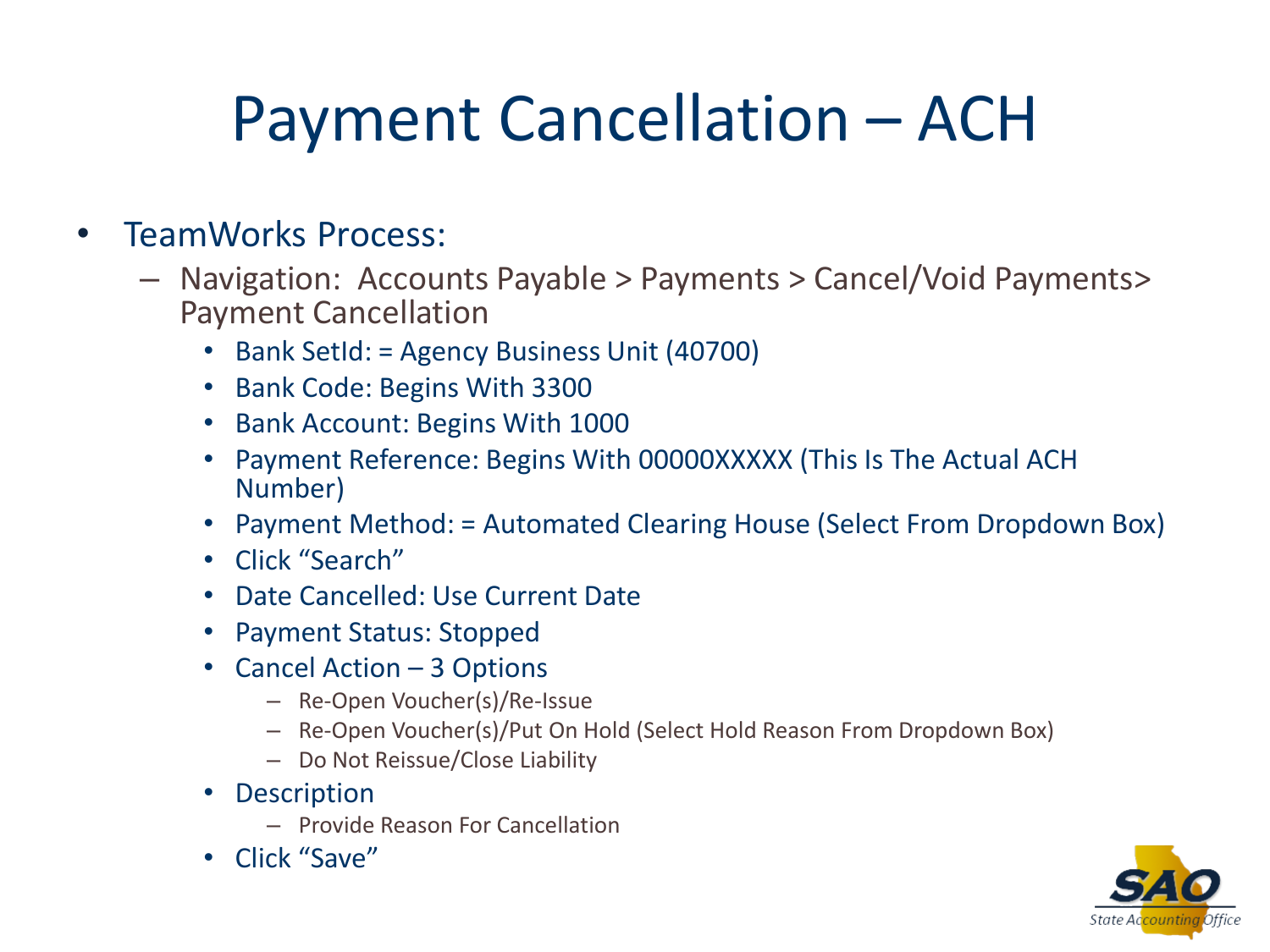# Payment Cancellation – Wire Transfer

#### • TeamWorks Process:

- Navigation: Accounts Payable > Payments > Cancel/Void Payments> Payment Cancellation
	- Bank SetId: = Agency Business Unit (40700)
	- Bank Code: Begins With 9999 Or 3300
	- Bank Account: Begins With 2040 Or 1000
	- Payment Reference: Begins With XXXXXXXXXX (This Is The Actual Wire Transfer Number)
	- Payment Method: = Wire Transfer(Select From Dropdown Box)
	- Click "Search"
	- Date Cancelled: Use Current Date
	- Payment Status: Void
	- Cancel Action 3 Options
		- Re-Open Voucher(s)/Re-Issue
		- Re-Open Voucher(s)/Put On Hold (Select Hold Reason From Dropdown Box)
		- Do Not Reissue/Close Liability
	- Description
		- Provide Reason For Cancellation
	- Click "Save"

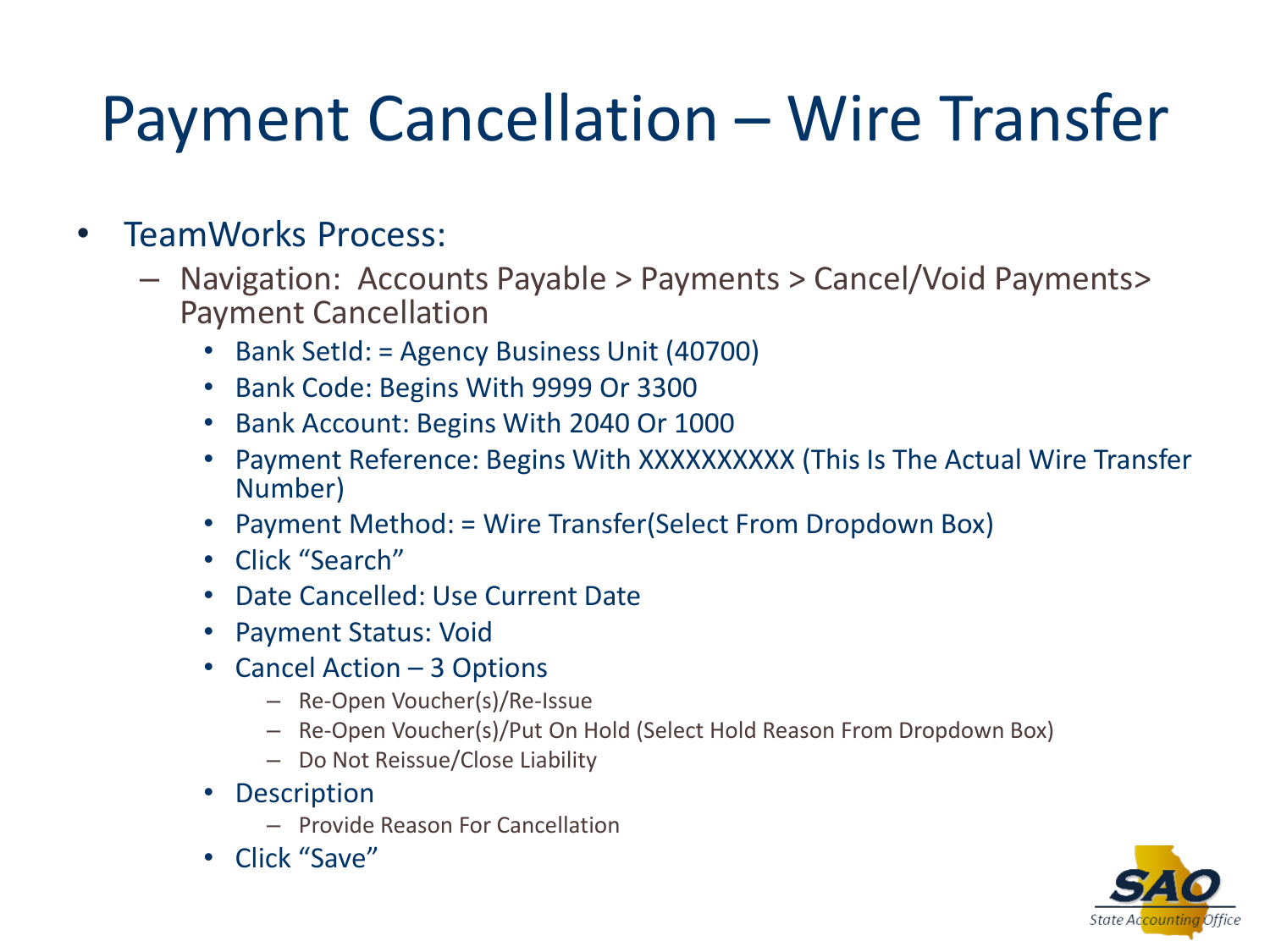### State Allotment Process

- Agency Requests Monthly Allotments
- Warrant and Allocation Of Funds Confirmation Report (BudgetNet)
- Establish Receivable By Program
	- Customer Number 40300000
	- A/R Distribution Codes (Dr. Account 121001 Allotment Receivable)
	- Reason Code 01001 (Cr. Account 401001 Appropriation Allotment Revenue)
- Reduce Receivable Daily Based On Cash Management Report
	- Account 101200 (Cash) Versus Account 196119 (GFT)
- Reconcile Outstanding Receivable Monthly
	- GLXXX044M or Equivalent
	- Allotment Statement From OST
		- Statements Are Available Daily and Monthly

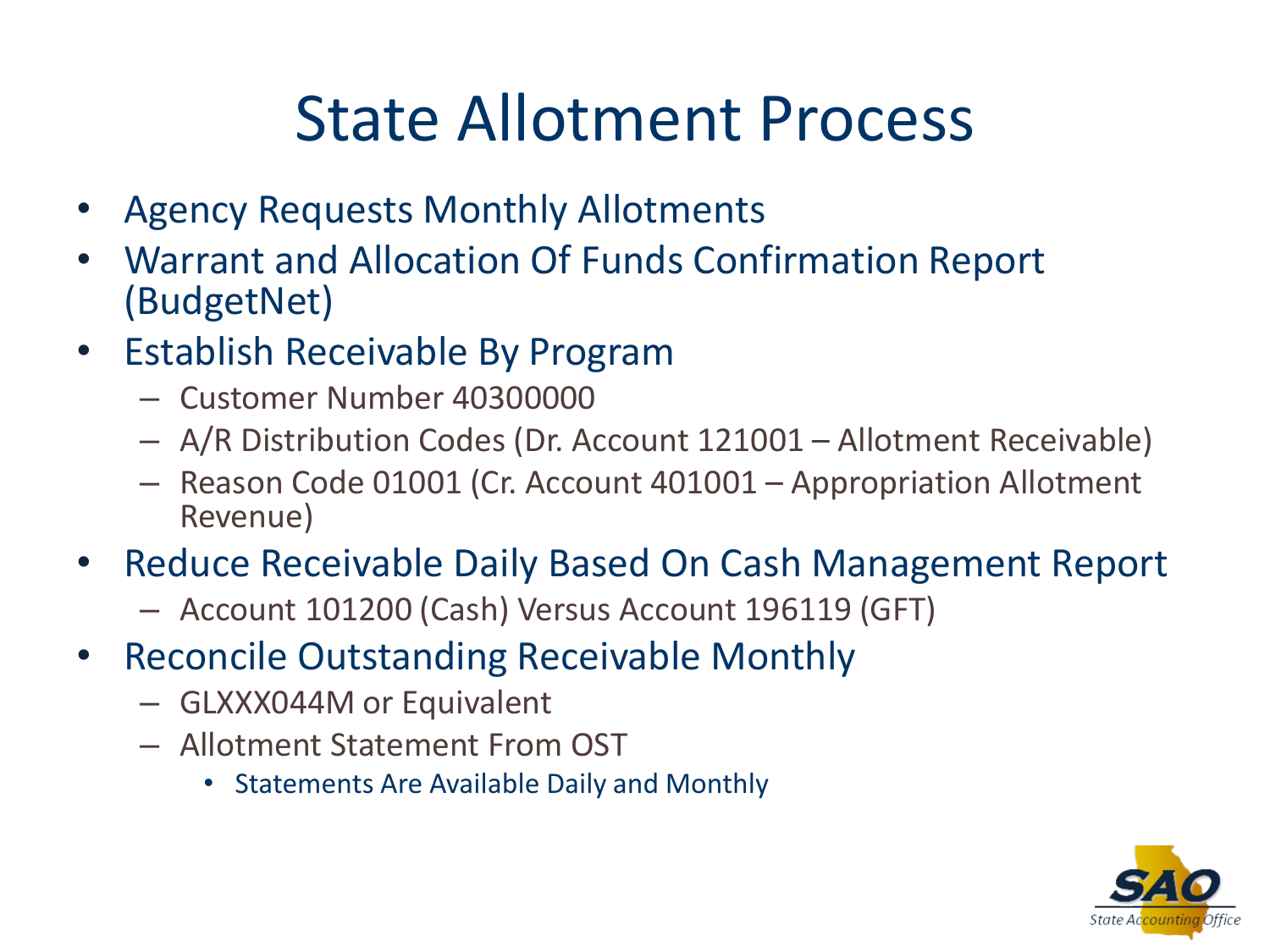### ARIS

- ARIS Allotment Request Intranet System
	- Interagency Payments (FLEX, GBA, GTA, and State Tax\*\*)
	- Revenue Collections
	- Request CTAS Emergency State Draw
	- Notifications To Office of the State Treasurer (OST)
		- CTAS Funding Reallocation Draw
		- CTAS Funding Reallocation Deposit
- ARIS Change Request Form
	- Add/Modify/Delete Users Or Access

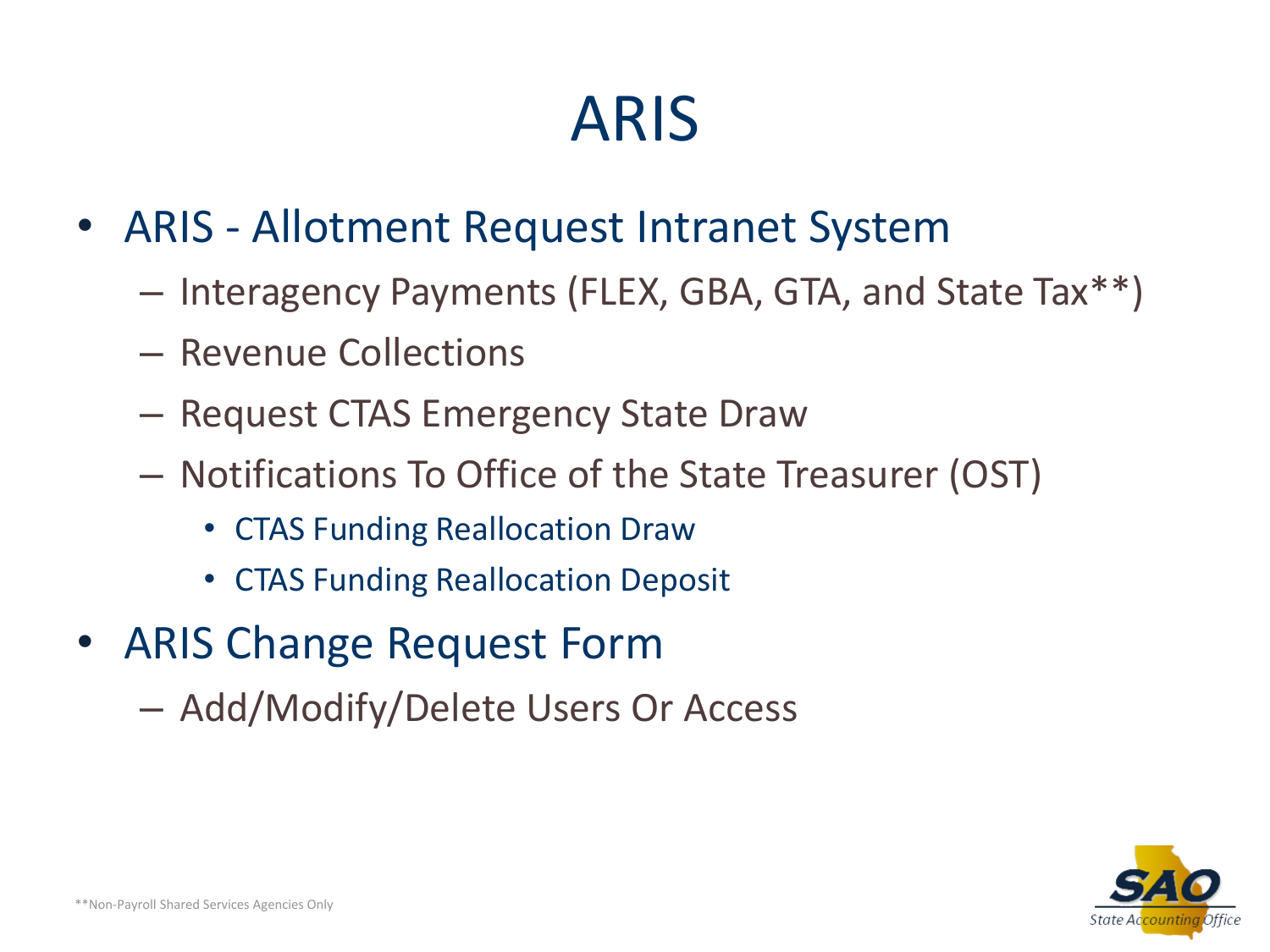# ARIS – Interagency Payments

- Four (4) Step End-To-End Process For Using ARIS For Interagency Payments
	- Request Payment Using ARIS (Receive Confirmation Number)
	- Create Voucher In A/P (Voucher Posts Overnight During Batch Processing)
	- Record Payment Use Confirmation Number As Payment Reference
		- Record As "WIR"
		- Bank 9999, Account 2040
		- Credit To Account 196119
	- Reduce State Allotment Receivable For State Funds Portion Only Based On Cash Management Report
		- Debit To Account 196119
- Reconcile Account 196119 Monthly
	- Account 196119 MUST Be Zero At Fiscal Year-End

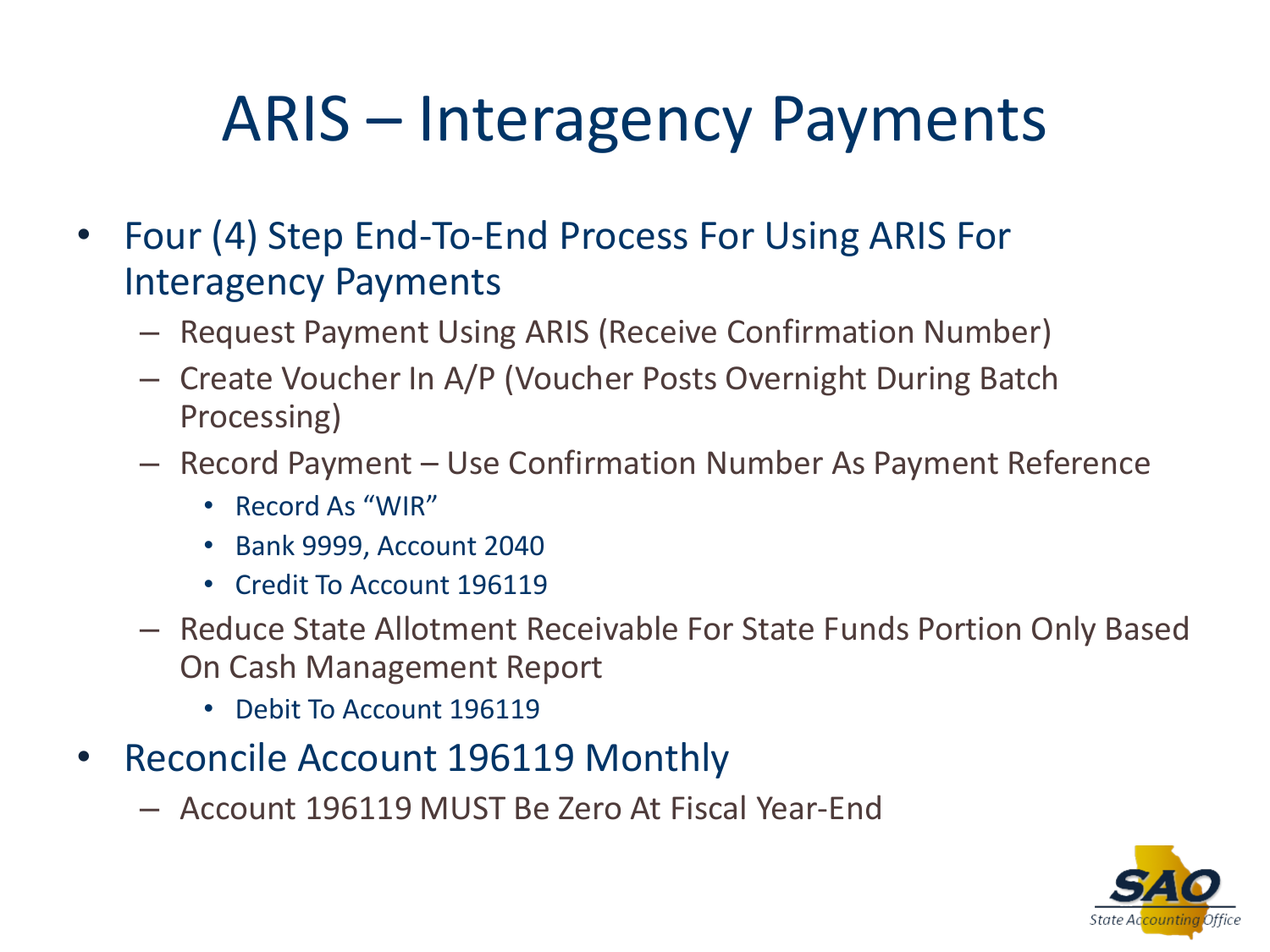# ARIS – Revenue Collections

- Four (4) Step End-To-End Process For Using ARIS For Revenue **Collections** 
	- Enter Direct Journal In A/R
		- Dr. Account 101200 (Bank 3300, Account 1000)
		- Cr. Revenue
		- Fund 10200; Funding Source 07XXX
	- Submit Revenue Collections Amount Using ARIS (Receive Confirmation Number)
		- Must Be Submitted By The 15<sup>th</sup> Of The Following Month
	- Create Voucher In A/P (Voucher Posts Overnight During Batch Processing)
		- Vendor 0000377564 (State Treasurer)
		- Dr. Account 750001, Class 314
		- Fund 10200; Funding Source 07XXX
	- Record Payment Use Confirmation Number As Payment Reference
		- Record As "WIR"
		- Bank 3300, Account 1000
		- Credit To Account 101200
- Revenue Should Equal Expense

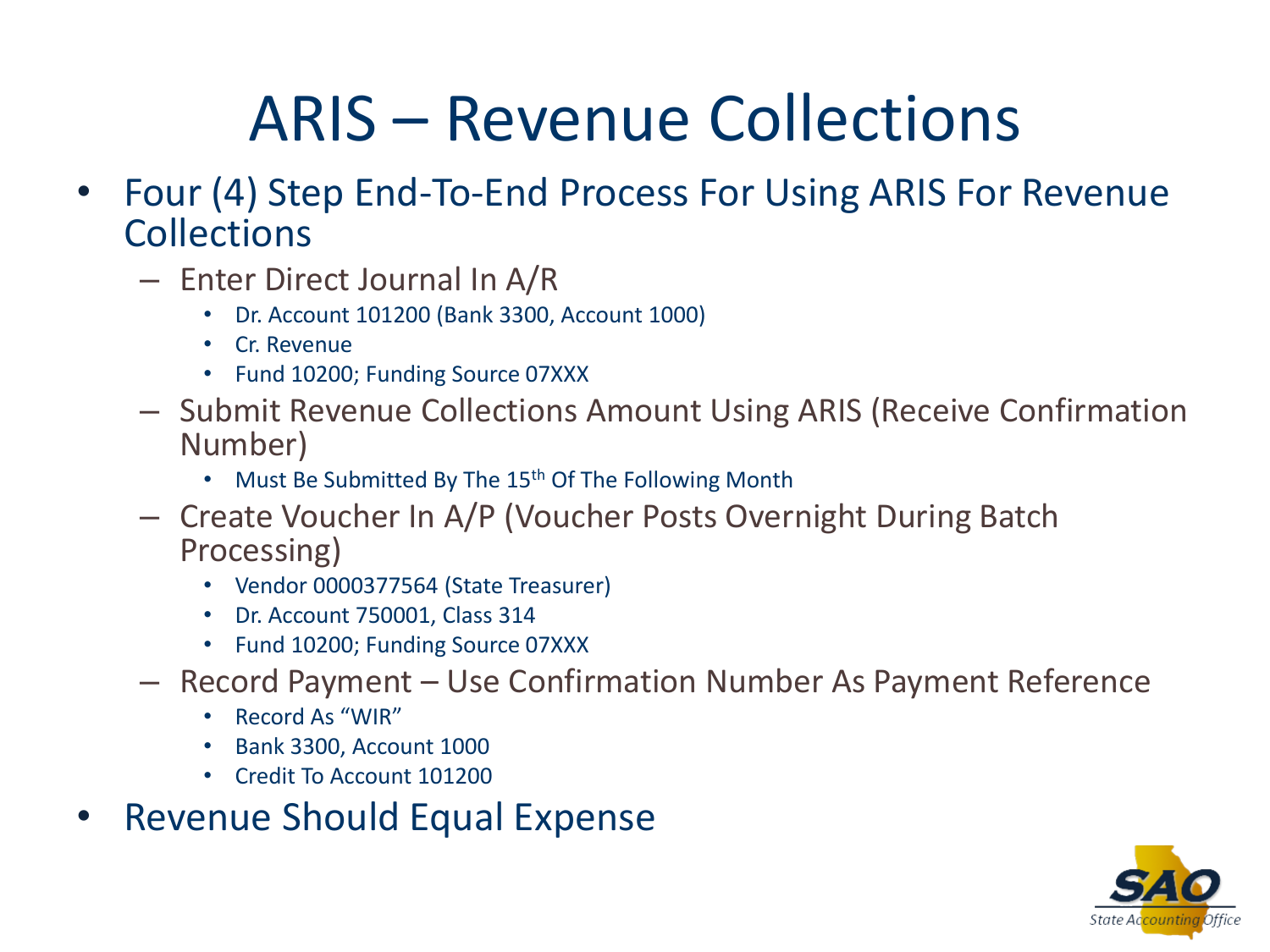### ARIS – Other

- Request CTAS Emergency State Draw
	- Used To "Cover" Shortfalls In Fiduciary Account
	- Can Only Be Requested For Allotted State Funds
	- Should Be Used On A Limited Basis
- Notifications To OST
	- CTAS Funding Reallocation Draw
		- Manual Journal Entries For Payroll Reallocation
		- State Funds Impacted Only
	- CTAS Funding Reallocation Deposit
		- Reallocation Of Mis-Coded Deposits
		- Use Of This Should Be Rare

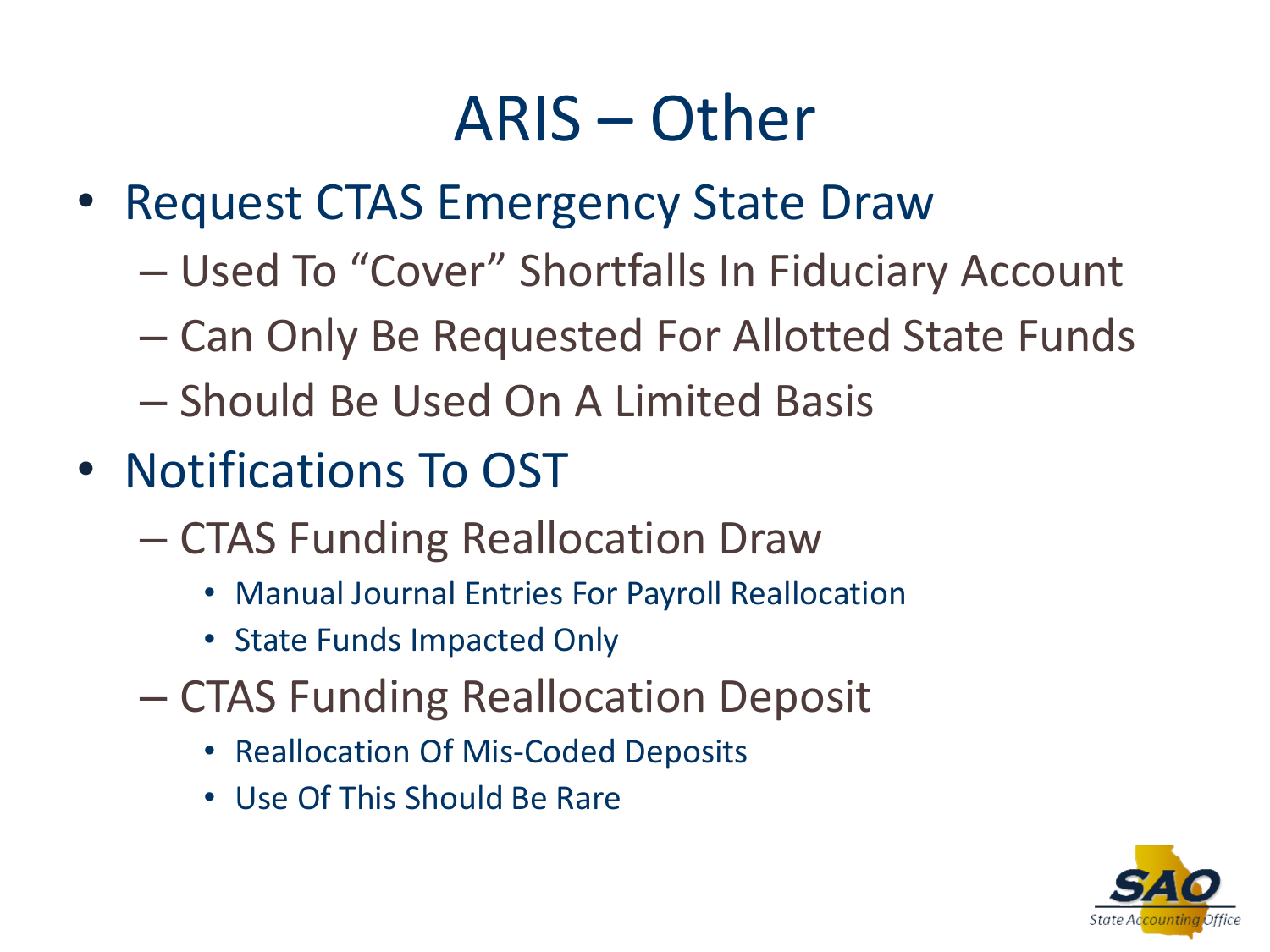#### Cash Management – Account Structure

#### • Two Accounts At OST

- State Allotment Account
- Fiduciary Account (Federal and Other Funds)
- Beginning Balances To Be Determined On 02/03/14
	- SAO Will Provide Balances To Each Agency and OST
	- Each Agency Will Prepare a Manual Journal Entry To Move Cash From Account 101005 To Account 101200 (By Funding Source)
	- OST Will Establish Starting Balances In Each Account
- Funding To J.P. Morgan Chase Will Occur From Fiduciary Account
	- Funding Occurs Upon Presentment (Items Clearing)
	- OST Will Use Cash Management Report To Move State Funds From State Allotment Account To Fiduciary Account
	- Agency Required To Ensure Sufficient Funds In Fiduciary Account
	- Penalty Assessed For Overdraft Situation

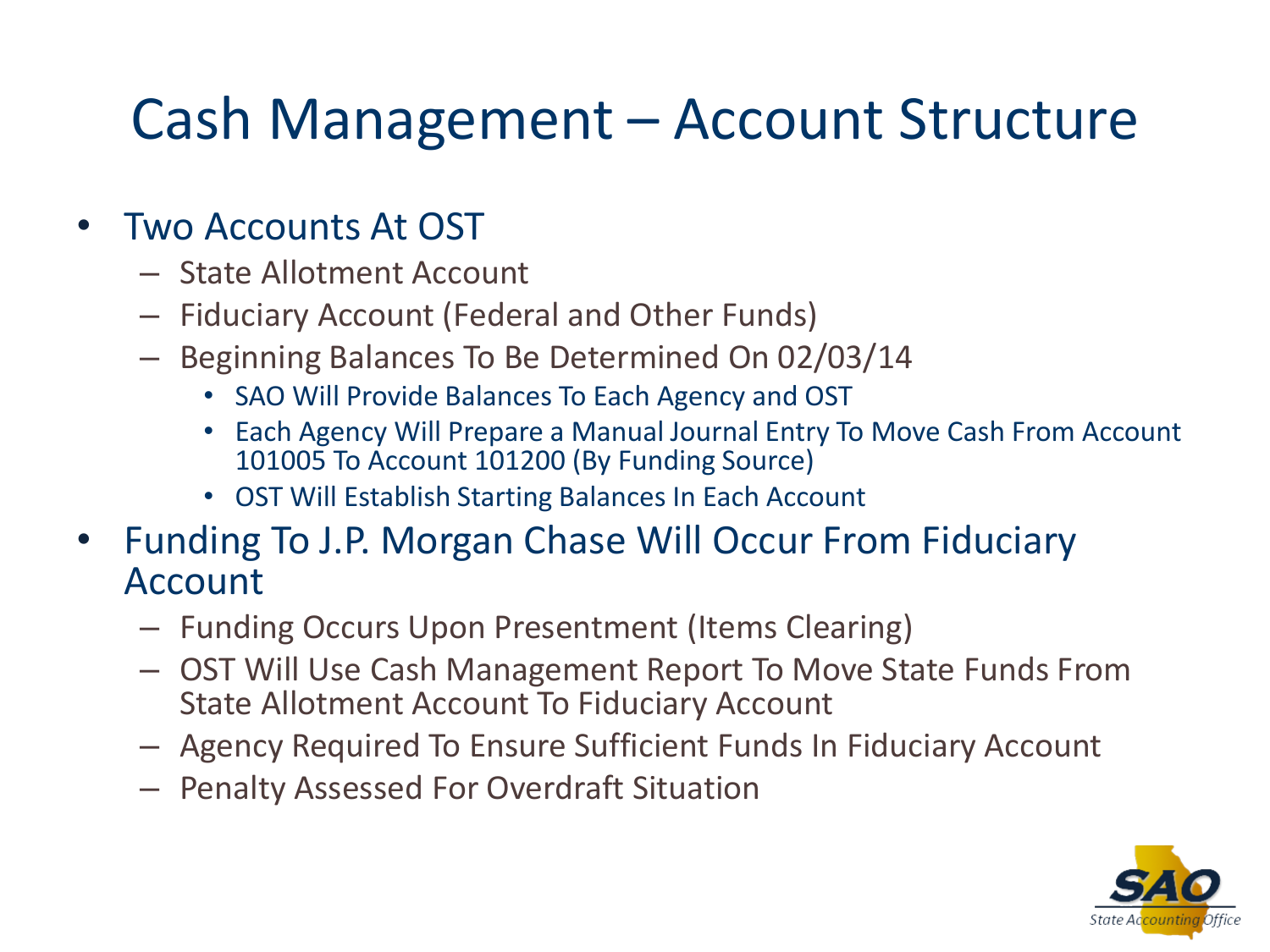# Cash Management – New Report

- New Cash Management Report In A/P
	- Report ID APXXX0435
	- A/P Report Generated Daily (Not Available Adhoc)
	- A/P Information For Account 101200 and Account 196119
		- A/P Payments, Payment Cancellations (Voids), and A/P Adjustment Vouchers
	- State Funds Separate From All Other Fund Source Types
		- Funding Source and Program Provided
	- OST Receives Same Report For All Agencies

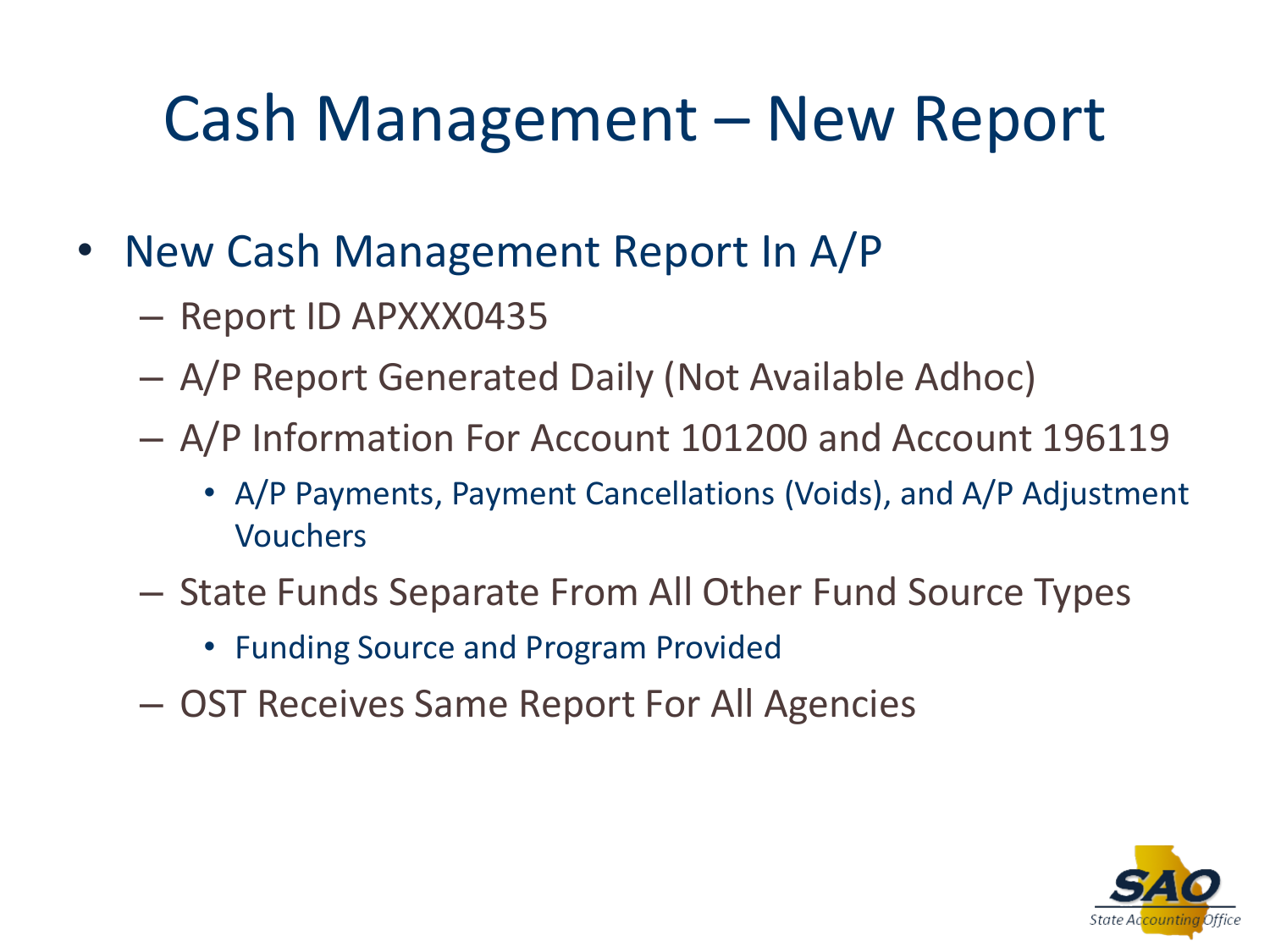# Using The Cash Management Report

- Cash Management Report Available On Document Direct Daily
- Agency Reviews Individual Report Each Morning
	- Account Separated By General Ledger Account (101200 and 196119)
	- State Funds
		- Agency Reduces State Allotment Receivable Based On State Funds (By Program)
	- All Other Funds (Federal and Other)
		- Agency Requests Federal Draws From Appropriate Federal Cognizant Entity (Recommended Daily; Required Every Three (3) Business Days)
		- Agency Ensures That Other Funds Expenditures Have Secured Funding
- OST Reviews Consolidated Report Each Morning
	- Account Separated By Agency and General Ledger Account (101200 and 196119)
	- OST To Move Funds From State Allotment Account To Fiduciary Account Daily

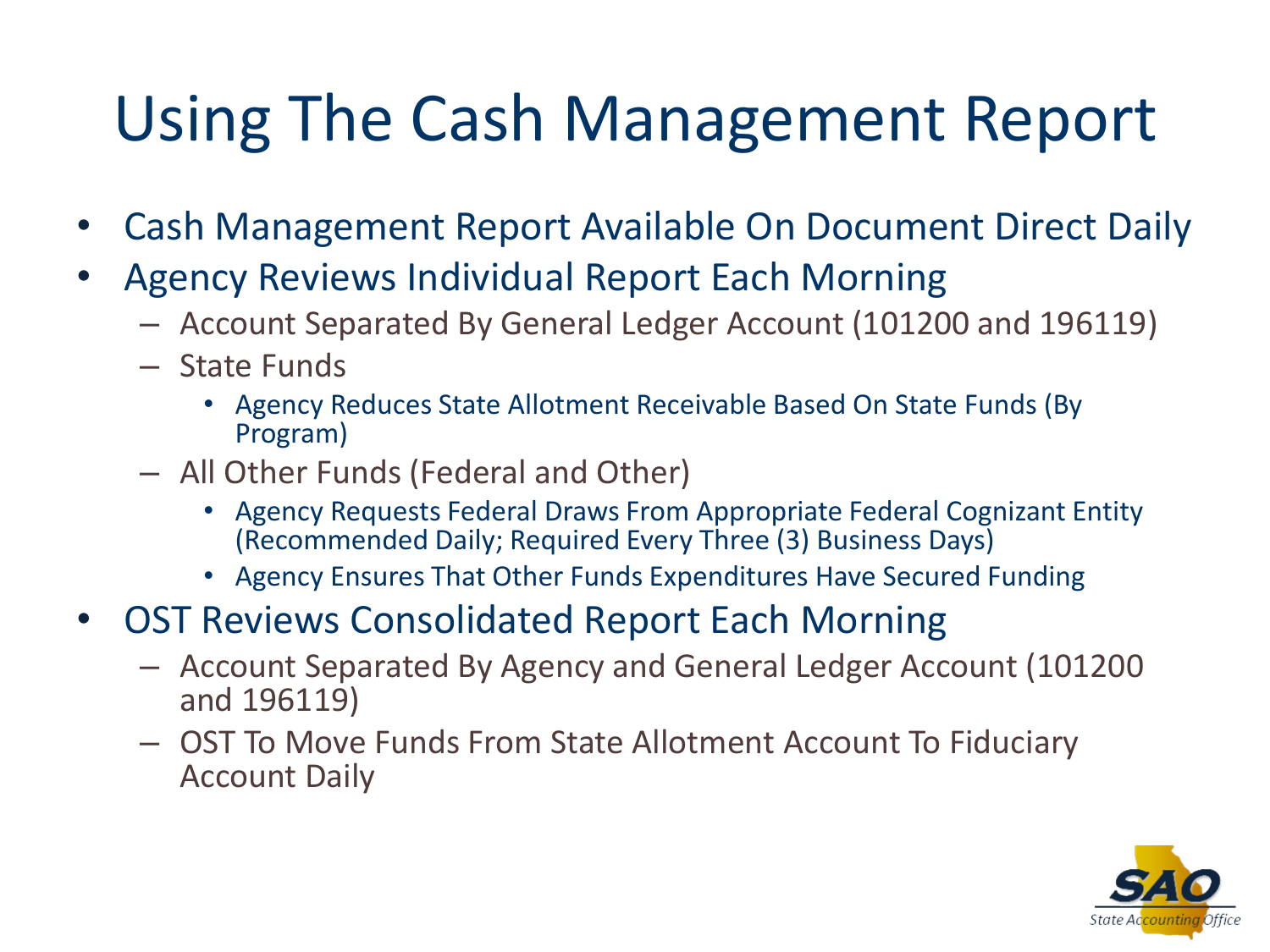# Cash Management – Payroll Funding

#### • OST Responsibilities

- Reviewing Payroll Confirmed Report PYXXX018H
- Reviewing Labor Distribution Journal
	- Query Will Be Run Two (2) Days After Payroll Confirm
	- Sorted By Account 101200 and Funding Source
	- OST To Move Funds From State Allotment Account To Fiduciary Account Based On Query
- Agency Responsibilities
	- Labor Distribution Release The Day After Payroll Confirms
	- Reviewing Labor Distribution Journal
		- Agency Requests Federal Draws From Appropriate Federal Cognizant Entity (Recommended Daily; Required Every Three (3) Business Days)
		- Agency Ensures That Other Funds Expenditures Have Secured Funding
- Off-Cycle Payments
	- No Special Process For Funding Off-Cycle Payments
	- Off-Cycle Payments Attached To Next Payroll

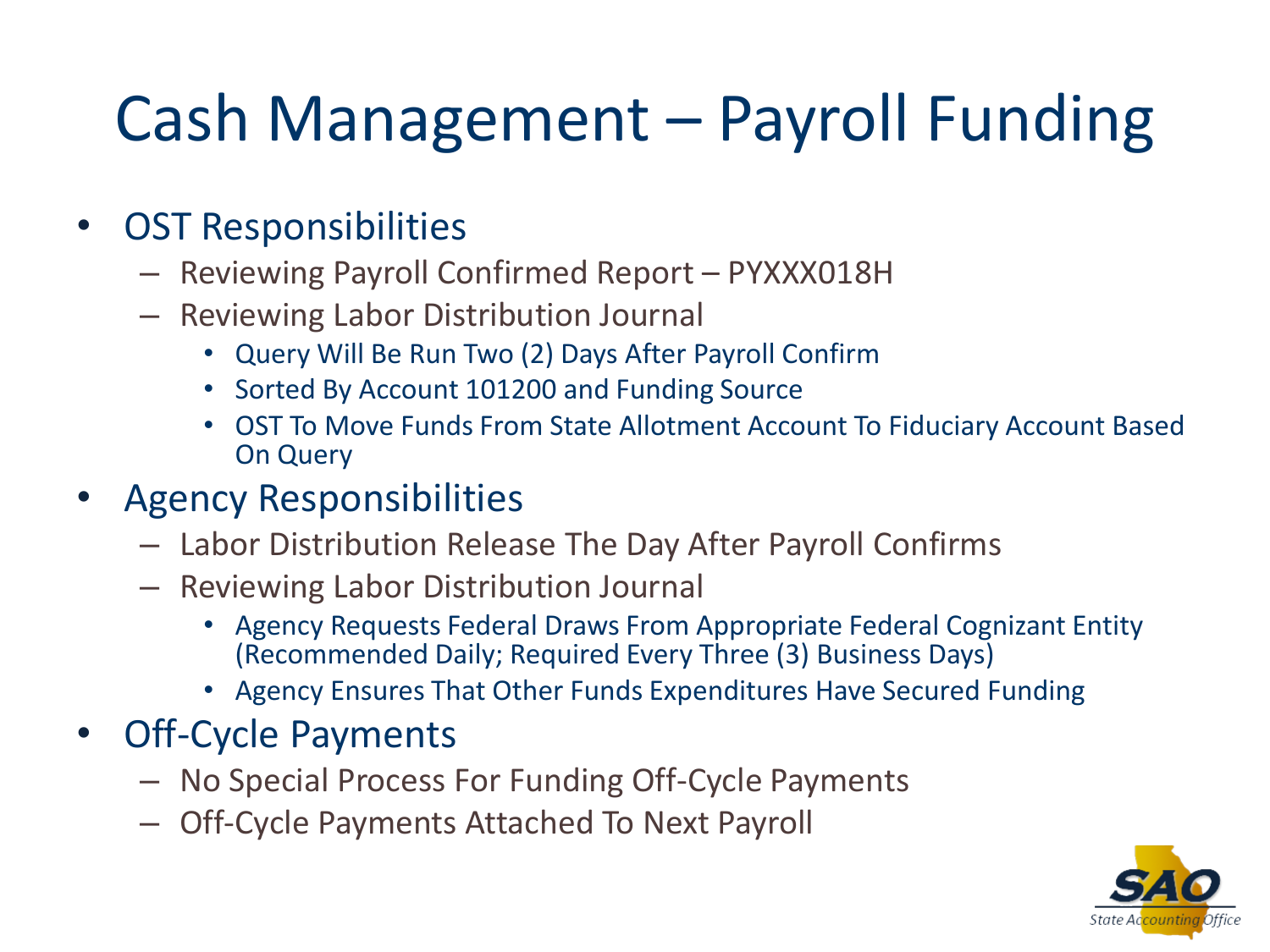### Escheatment Policy and Procedure

- Current Policy Exists
	- CM-100006 To Be Revised
	- Policy On SAO Website

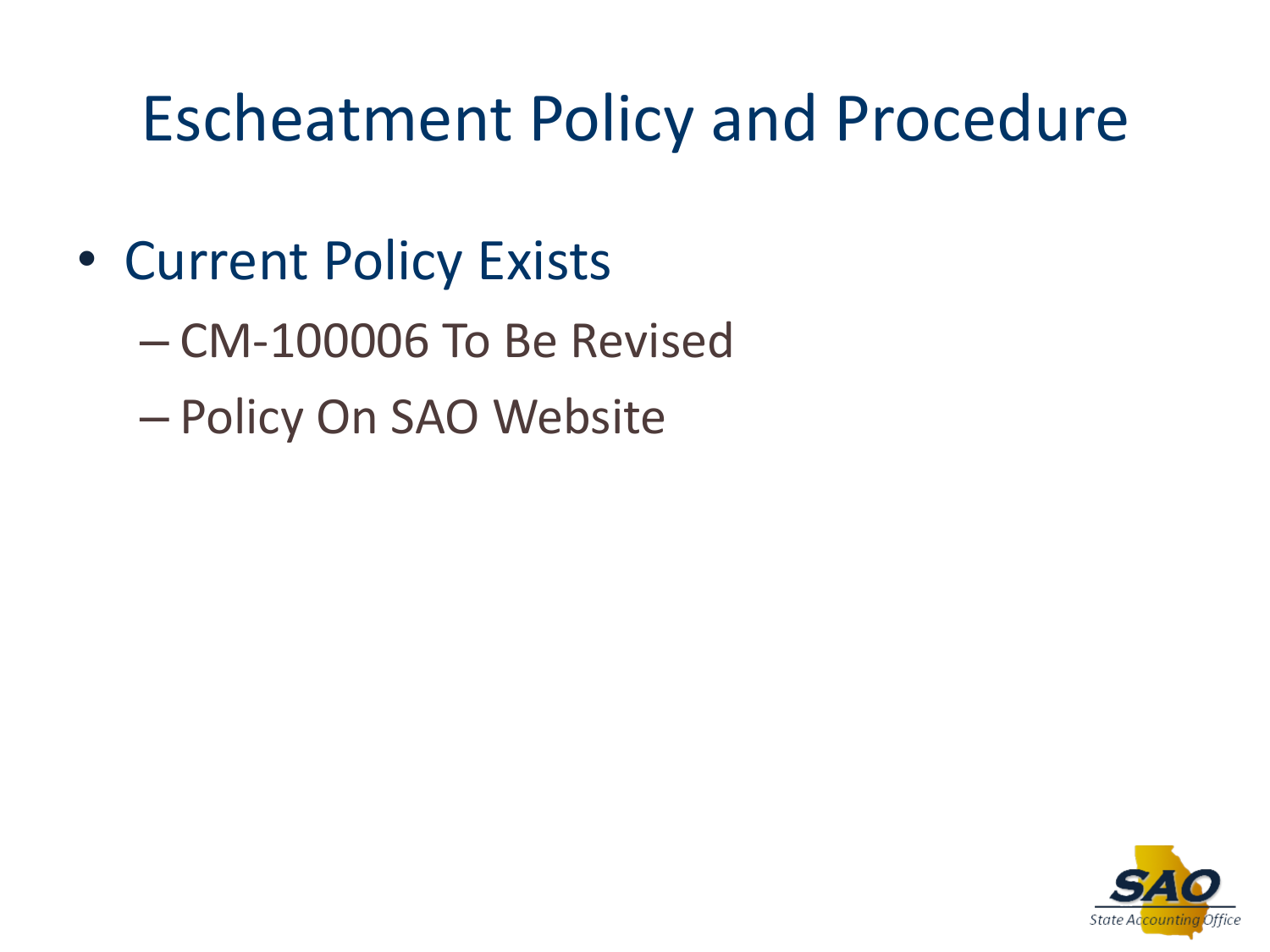# Banking Administration

#### • Positive Pay

– Exceptions Must Be Checked (And Cleared) Daily

#### • Wire Transfers

– Daily Cut-Off Time Is 10:30AM

#### • User Administration

- Each Agency Should Have 2-3 Administrators
	- This Allows For Dual Approval For Adding Users Or Initiating Transactions (Wires, ACH/Check Transactions Outside of TeamWorks-On An Exception Basis Only)
- Administrators Should Entitle Themselves To All Online Functions
	- If The Need Arises For A Function To Be Performed Outside Of TeamWorks, The Entitlement Already Exists

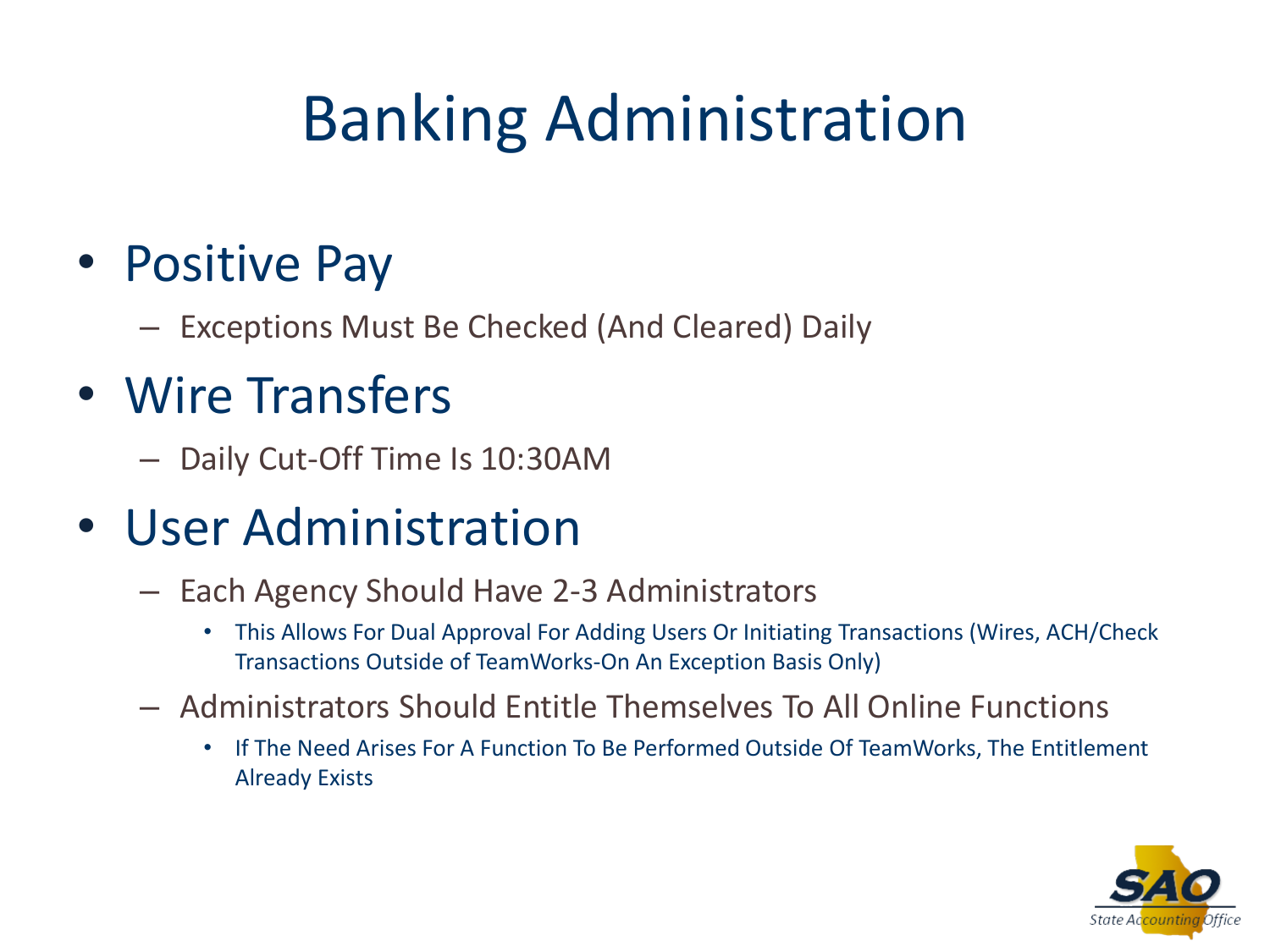### Agency Cut-Over List

• See Attachment

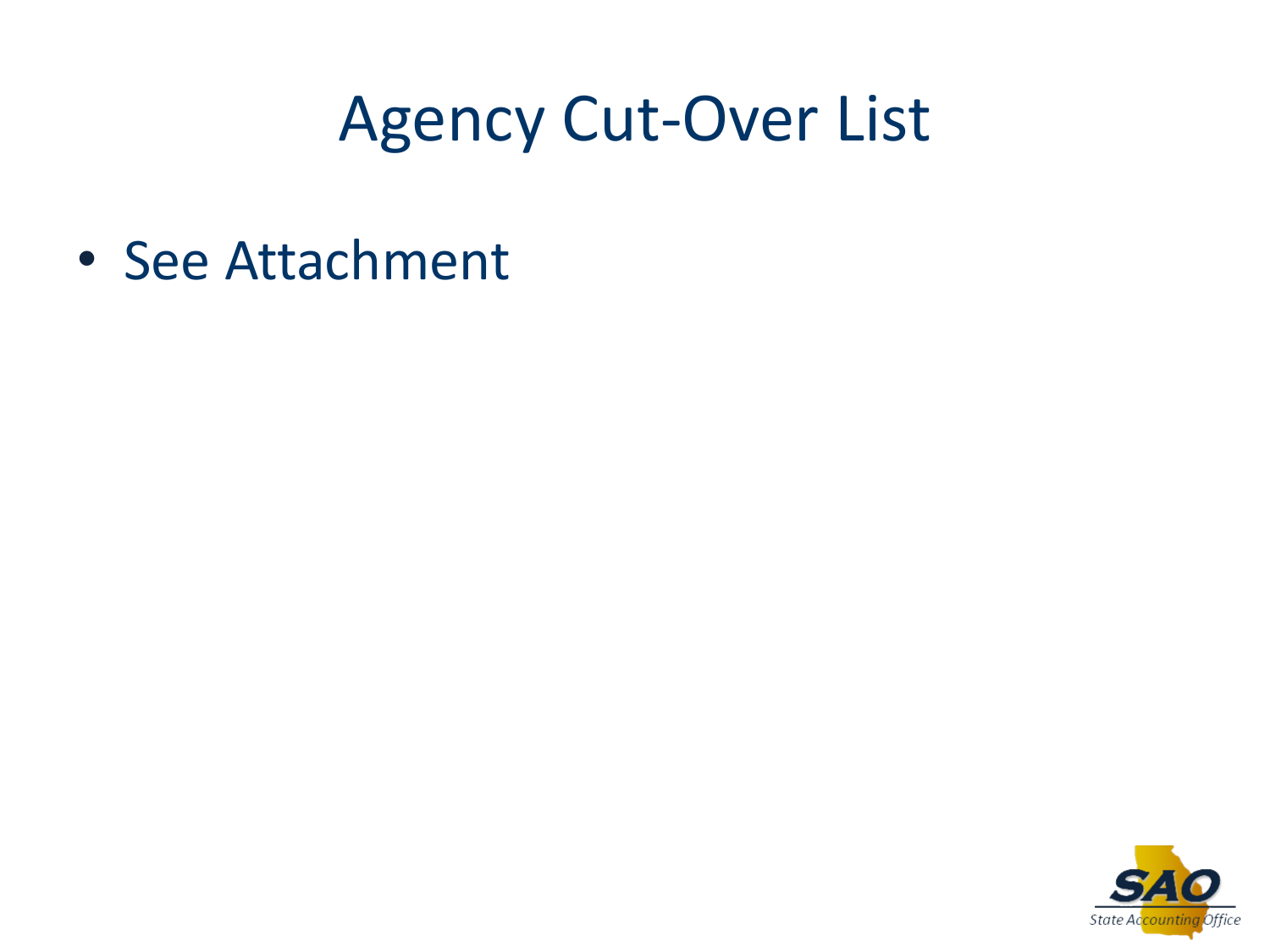# Important Information and Reminders

- Accounts Payable
	- All Remaining Outstanding Checks Will Be Voided The Week Of **01/27/14**
		- Vouchers Will Be Placed On Hold
	- Interagency Payments Will Be Processed Via ACH On **02/03/14**
- ALLOT Ledger
	- ALLOT Ledger Will Be Changed To TRACK From CONTROL On **02/03/14**
- Allocations
	- Allocations Will Be Turned Off **01/29/14**
		- Final Cleanup Of 102400 Account To Occur
- Vendor Management
	- SAO Will Update Each CTAS Agency's Vendor Master File With Their New Bank Account Information On **02/03/14**
- Reminders
	- Online Security Forms Due To SAO On **01/24/14**
	- J.P. Morgan Online Access Training Completed By **01/24/14**
	- Scanners Should Be Set Up and Training Should Be Received By **02/07/14**
		- Check Deposits Should Not Be Made Until Scanner Is Set Up